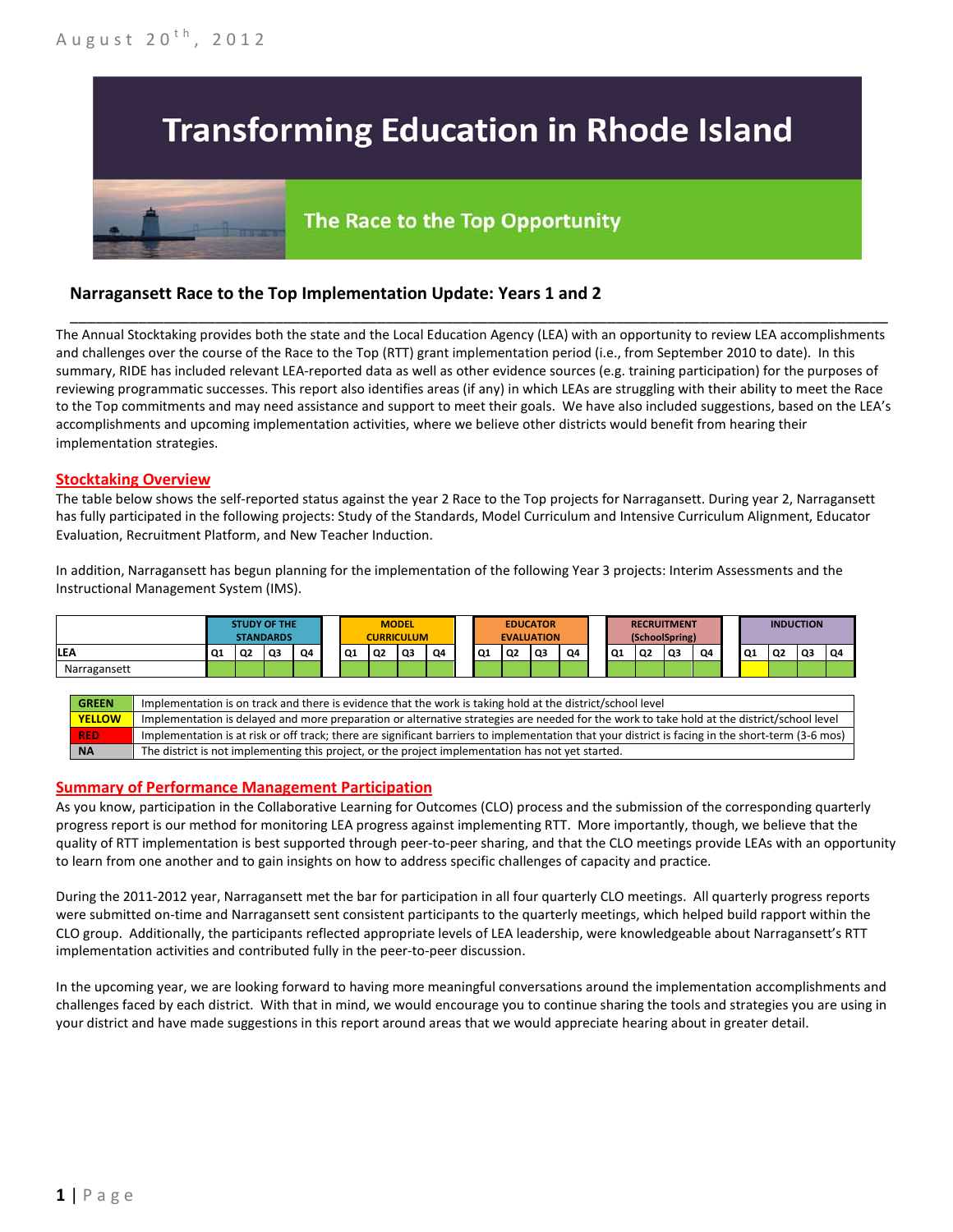#### **System of Support 1: Standards and Curriculum**

As of July 2012, Narragansett is on-track against the System of Support 1 year 1 and year 2 commitments and tasks for Race to the Top, reflected in the tables below. Based on the quarterly progress reports submitted by Narragansett, we have assessed the district as 'on track', 'delayed' or 'off track/at risk' on each task utilizing the criteria described on page 1 of this report.

| <b>Study of the Standards</b>                                   | Year 1:<br>SY10-11 | Year 2:<br>SY11-12 |  |
|-----------------------------------------------------------------|--------------------|--------------------|--|
| Identify educators to participate in the Study of the Standards | $X^*$              |                    |  |
| Specify names and invite participants                           |                    |                    |  |
| Coordinate schedule with RIDE for all participants              |                    |                    |  |
| Complete planned educator training                              |                    |                    |  |

*\*Please note: the 'x' in the above table represents the anticipated completion timeline set by RIDE, not when the district completed the task.*

| Intensive Curriculum Alignment and Model Curriculum Development                                                                                                                                                                                           |   |                   | Year 2:<br>SY11-12 |
|-----------------------------------------------------------------------------------------------------------------------------------------------------------------------------------------------------------------------------------------------------------|---|-------------------|--------------------|
| Develop and communicate a multi-year Transition Plan for the Common Core State Standards implementation, including clear<br>expectations for school level transition benchmarks and a plan for developing a curriculum aligned to the CCSS in grades K-12 |   |                   | χ                  |
| Identify opportunities for educators to work collaboratively to deepen understanding of CCSS (e.g. Common Planning Time, grade<br>level team, department meetings, faculty meetings)                                                                      |   | $\checkmark$<br>v | x                  |
| Conduct analyses of each core curricula to ensure that each is aligned to standards, guaranteed and viable                                                                                                                                                | x |                   |                    |
| ldentify which, if any, curriculum development is needed as well as the method by which curriculum will be developed (i.e. Model<br>Curriculum with the Charles A. Dana Center, through an LEA cohort, or individually)                                   |   |                   |                    |
| Create implementation plan, including the identification of aligned resources, to support roll out of new curricula                                                                                                                                       |   | x                 | χ                  |
| Develop curriculum aligned to the Common Core State Standards, including participation in Dana Center curriculum writing and<br>leadership sessions (if applicable)                                                                                       |   | x                 | χ                  |

Narragansett sent 12 teachers and administrators to an initial professional development on the mathematics and ELA Common Core State Standards (CCSS), which satisfied the RTT goals (i.e. 4 per building) around training participation. Additionally, copies of the Common Core State Standards were distributed to all educators.

The district formed a subcommittee to create a multi-year transition plan, which included plans for presenting the information to all teachers as well as ways to utilize professional development, common planning time and other school-based resources to aid in the transition. To deepen teacher understanding of the new standards, all educators in the district were provided with an introduction to the structure and content of the new standards. In the spring, all educators and administrators were provided with the instructional alignment chart and encouraged to analyze at least one standard using the tool. Additionally, the district has attended supplemental professional development geared towards increasing readiness to transition through focusing on text complexity, developing text-dependent questions, and deepening understanding of the mathematics standards.

Narragansett has made significant progress against implementing a guaranteed and viable curriculum aligned to the new Common Core State Standards. The district is working with several other districts and the Dana Center to create a K-12 mathematics model curriculum. In addition, Narragansett applied for and was awarded a mini-grant from RIDE to work with several other districts to create K-12 ELA model aligned curriculum. RIDE also awarded Narragansett a Professional Learning Community (PLC) grant in order to support 14 elementary school teachers in the areas of both mathematics and ELA, as well as creating a mathematics resource binders for educators to better understand the new standards.

In their quarterly progress reports, Narragansett noted that they have encountered the following challenges around this work:

- Limited collaborative planning time and teacher/administrator concerns about long term implementation
- Minimizing the impact of missed instructional time while educators are working on curriculum
- Educator input on the mathematics and ELA curriculum
- Grade-level instruction gaps during transition to the common core

We want to commend Narragansett on their collaboration (both in-district and cross-district) around resources and strategies that will deepen educator understanding of the new Common Core State Standards and accelerate the implementation of the new standards at the classroom level. We look forward to hearing about your progress working collaboratively with the other districts, and on new in-district initiatives, as well as the successes and challenges you encountered along the way, as you (and all districts) begin planning for next steps following the common core state standards alignment.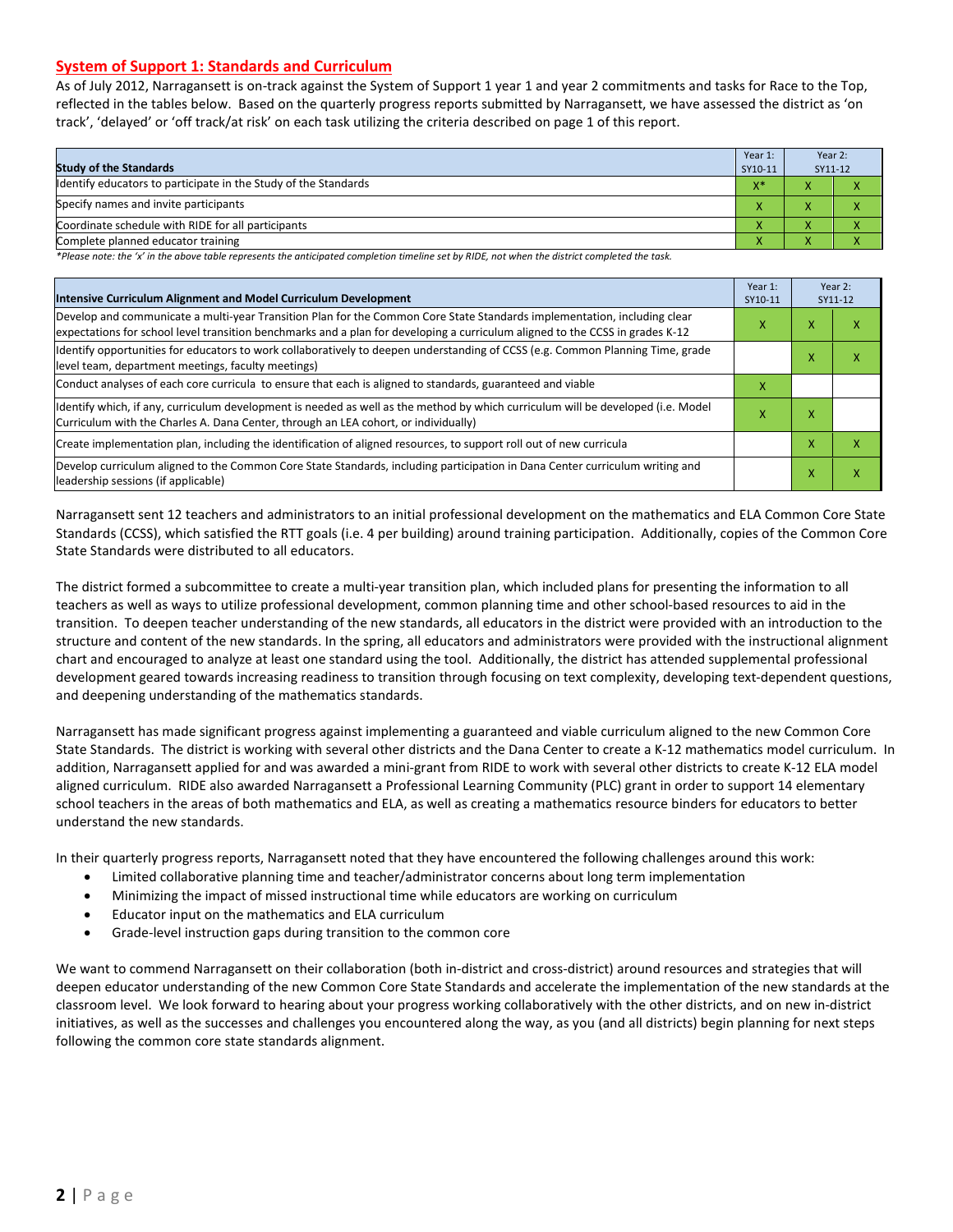#### **System of Support 2: Instructional Improvement Systems**

As of July 2012, Narragansett is on-track against the System of Supports 2 year 1 and 2 commitments and tasks for Race to the Top. RIDE wants to thank Narragansett for their participation in the 'data use' focus groups, which helped shape RIDE's content development and implementation planning for that project. The district's participation in the RIDE data team meetings also helped shape this work.

Thus far, Narragansett has confirmed that they plan to partially implement the Interim Assessments. RIDE anticipates that the district may attend upcoming training session to support the administration and scoring of those assessments. Additionally, Narragansett has registered for/attended training on the Instructional Management System (IMS) Primary (Pinnacle) and RtI (Exceed) platforms, as well as for Administrator training.

In the upcoming CLO sessions, we look forward to hearing about the successes and challenges that Narragansett has encountered while implementing these systems, as well as the district's progress around building teacher engagement in the various IMS tools and resources. Additionally, RIDE would like to remind the district that several important steps must be taken before the district can implement any of the RTT data systems (including the EPSS and the IMS). In particular, the district will need to identify points of contact/administrators for the systems (e.g. 'Single Sign-On Administrator'); those individuals may need to complete district configuration actions prior to your district's launch. Additionally, some functionality in the Instructional Management System is dependent upon the timely submission of TeacherCourse-Student data. For questions or concerns, contact the RIDE contact for the applicable system o[r helpdesk@RIDE.ri.gov](mailto:helpdesk@RIDE.ri.gov)

| <b>Instructional Management System (IMS)</b>                                                                                                                                                                                           | Year 1:<br>SY10-11                     |   | Year 2:<br>SY11-12 |
|----------------------------------------------------------------------------------------------------------------------------------------------------------------------------------------------------------------------------------------|----------------------------------------|---|--------------------|
| Designate an LEA data steward to support decision making around data collections and systems implementation and to provide input<br>and feedback on data initiatives through designated representatives                                | Identify<br><b>LEA Data</b><br>Steward | x | л                  |
| Maintain data quality standards of local student information systems and upload local assessment data and program information as<br>required by RIDE in a timely manner                                                                |                                        |   |                    |
| Review the RIDE IMS Training Plan and develop a multivear training and implementation plan to provide all educators with access<br>and training on the system                                                                          |                                        |   |                    |
| Based on IMS Training Plan guidance, register and attend training for Administrative Users (i.e. users who will maintain and configure<br>both the Primary IMS and RtI Module) and LEA Trainers (i.e. staff to be trained as trainers) |                                        |   |                    |
| Following RIDE training, LEA Administrative Users and LEA Trainers configure the IMS for educator use and to provide end users with<br>access and training needed to utilize the IMS for daily activities                              |                                        |   |                    |

| <b>Interim Assessments</b>                                                                                                                                                              | Year 1:<br>SY10-11 | Year 2:<br>SY11-12 |
|-----------------------------------------------------------------------------------------------------------------------------------------------------------------------------------------|--------------------|--------------------|
| Identify method by which all educators will have access to interim assessments                                                                                                          |                    |                    |
| Develop timeline for training of all educators in the use of interim assessments utilizing train-the-trainer model                                                                      |                    |                    |
| Develop protocols or expectations regarding the use of interim assessment to inform instruction including timelines for<br>administration and process for scoring and reporting results |                    |                    |

Based on information provided to RIDE, we anticipate that Narragansett will implement the Formative Assessment modules, as well as the 'Data Use' professional development series, during school year 2013-2014.

| 'Data Use' Professional Development                                                                                                                                                                                                                                                     | Year 1:<br>SY10-11 | Year 2:<br>SY11-12 |
|-----------------------------------------------------------------------------------------------------------------------------------------------------------------------------------------------------------------------------------------------------------------------------------------|--------------------|--------------------|
| Complete a needs assessment survey indicating the use of and collaboration around data within schools and across the LEA                                                                                                                                                                |                    | ⋏                  |
| Based on RIDE implementation plan, determine the timing (i.e. Year 1, Year 2, or staggered across Year 1 and Year 2) of LEA<br>participation in 'Data Use' Professional Development and provide RIDE with the schools that will participate in Year 1 and/or Year 2<br>training cohorts |                    | x                  |
| In coordination with RIDE, select 'Data Use' training dates for each cohort of schools, as applicable                                                                                                                                                                                   |                    | Year 1             |
| Identify and provide RIDE with the leadership team members from each school who will participate in the Year 1 and/or Year 2<br>training cohorts, as applicable                                                                                                                         |                    | Year 1             |

*\* Please note that, for this project, 'year 1' refers to cohort 1 taking place during the 2012-2013 school year, and 'year 2' refers to cohort 2 taking place during the 2013-2014 school year.*

| <b>Formative Assessment Online Professional Development Modules</b>                                                                                                                                       | Year 1:<br>SY10-11 | Year 2:<br>SY11-12 |
|-----------------------------------------------------------------------------------------------------------------------------------------------------------------------------------------------------------|--------------------|--------------------|
| Create multivear plan for implementation of formative assessment PD modules, including the process and timelines by which all<br>leducators will participate in the formative assessment training modules |                    |                    |
| lidentify facilitators who will support the implementation of formative assessment practices in daily instruction                                                                                         |                    |                    |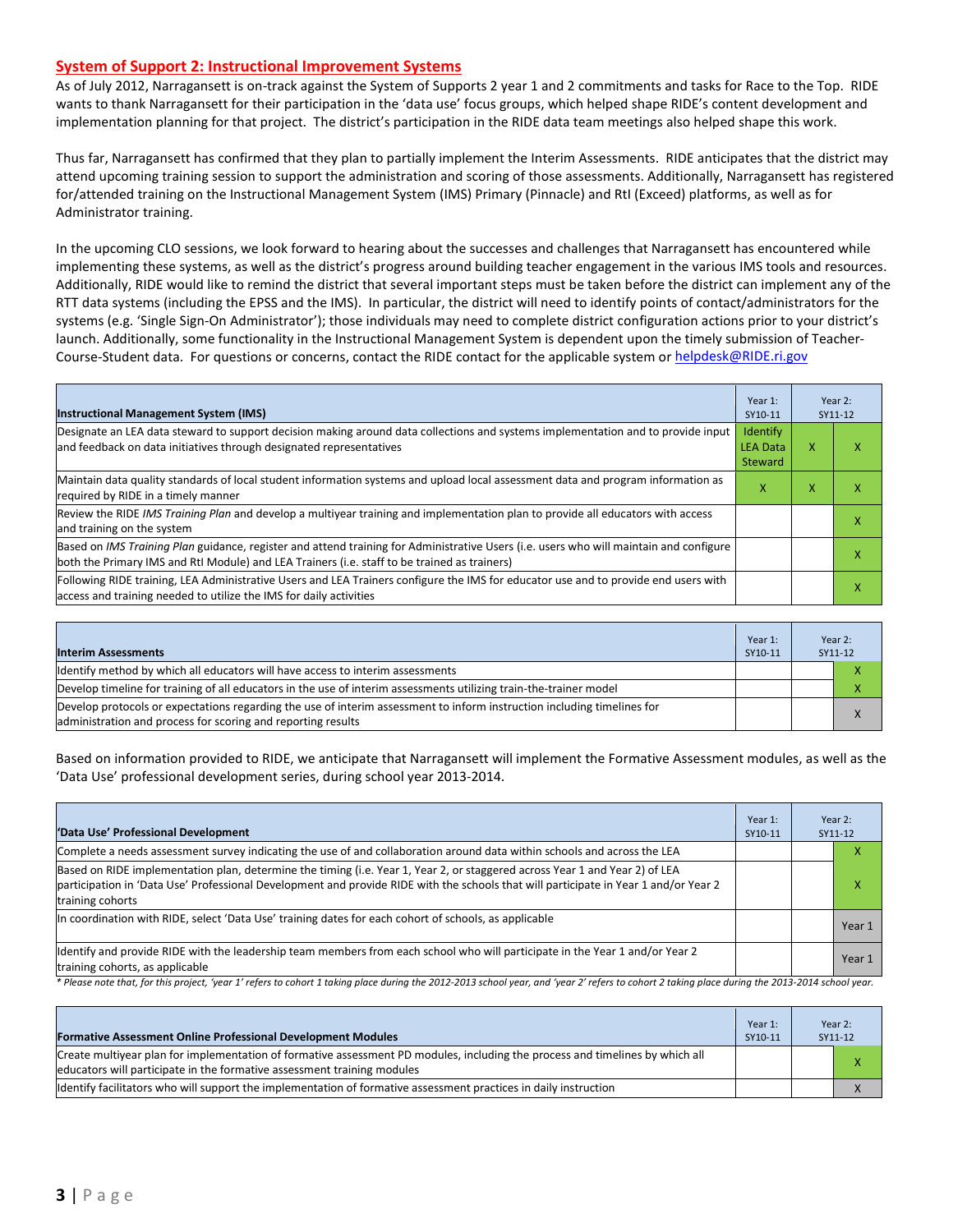#### **System of Support 3: Educator Effectiveness**

As of July 2012, Narragansett is on-track against the System of Support 3 year 1 and 2 commitments and tasks for Race to the Top.

| <b>Educator Evaluation</b>                                                                                                                                                                            |   |   | Year 2:<br>SY11-12 |  |
|-------------------------------------------------------------------------------------------------------------------------------------------------------------------------------------------------------|---|---|--------------------|--|
| Participate in educator evaluation model design, development and refinement feedback opportunities.                                                                                                   | x | X | x                  |  |
| Identify District Evaluation Committee members, responsible for monitoring the implementation of the system and providing<br>recommendations to LEA leadership teams.                                 | x | X | x                  |  |
| Participate in field testing to support RI Model development                                                                                                                                          | x |   |                    |  |
| Identify individuals who will serve as primary and, if applicable, secondary/complementary evaluators                                                                                                 | x |   | X                  |  |
| Send all required evaluators to RIDE-provided evaluator training on model; Send evaluators and system administrators to training on<br>the Educator Performance Support System (EPSS) data system     | X | X | X                  |  |
| Examine LEA Policies and Contracts for Challenges; where applicable, consider memorandums of understanding or contract renewal<br>language which will support district implementation of evaluations. |   | X | x                  |  |
| Create a plan for the appropriate use of funds to support implementation of educator evaluation system.                                                                                               |   |   | x                  |  |
| Complete required RI Model components of educators and building administrator evaluations.                                                                                                            |   |   | X                  |  |
| Submit evaluation data and documentation (e.g. component and summative level ratings, verified rosters); provide other requested<br>information to support RIDE research and system improvement.      |   |   | X                  |  |

Due to contractual limitations, Narragansett did not implement the Rhode Island Model for teacher and building administrator evaluations; however, the district chose to roll the process out to teachers in anticipation of full implementation during the 2012-2013 school year. RIDE would like to remind Narragansett that they are still required to submit final summative ratings for building administrator and teacher evaluations completed under their current model.

Narragansett created a District Evaluation Committee (comprised of teachers, support personnel, principals, central office staff, and union reps) which has been submitted to RIDE. In the quarterly reports, the district noted that the District Evaluation Committee (DEC) created a calendar for the implementation and met biweekly to discuss implementation progress as well as areas where teachers and administrators would benefit from additional support and professional development. In order to support principal understanding of the process, as well as calibration, Narragansett worked with the RIDE-trained Instructional Service Provider (ISP).

Teacher and building administrator evaluators, as well as teacher leaders supporting the process, attended all evaluation training modules offered by RIDE during the 2011-2012 school year. Currently, participants from the district are registered/have attended the summer evaluator training. We want to remind the district that all personnel responsible for evaluating teachers and building administrators must attend Academy training during summer 2012, as well as two half-days of additional professional development taking place over the 2012- 2013 school year and online observation practice; personnel responsible for evaluating both teachers and building administrators (e.g., a principal who evaluates teachers and an assistant principal) are only required to attend the *Academy for Personnel Evaluating Teachers*.

In their quarterly progress report, Narragansett noted that they have encountered the following challenges around this work:

- Administrative time required for completion of evaluation tasks, as well as to learn the model and processes
- Inconsistent messaging in the module trainings

RIDE has appreciated Narragansett's collaboration and thought partnership around the development and refinement of educator evaluation processes. Through their participation on advisory committees, RIDE has received valuable feedback on model refinement and the cyclical evaluation process. We hope that this additional level of participation has been as beneficial to the district as it has been to RIDE. In the upcoming CLO meetings, RIDE would encourage Narragansett to share the structures and processes they put in place to support the evaluation process.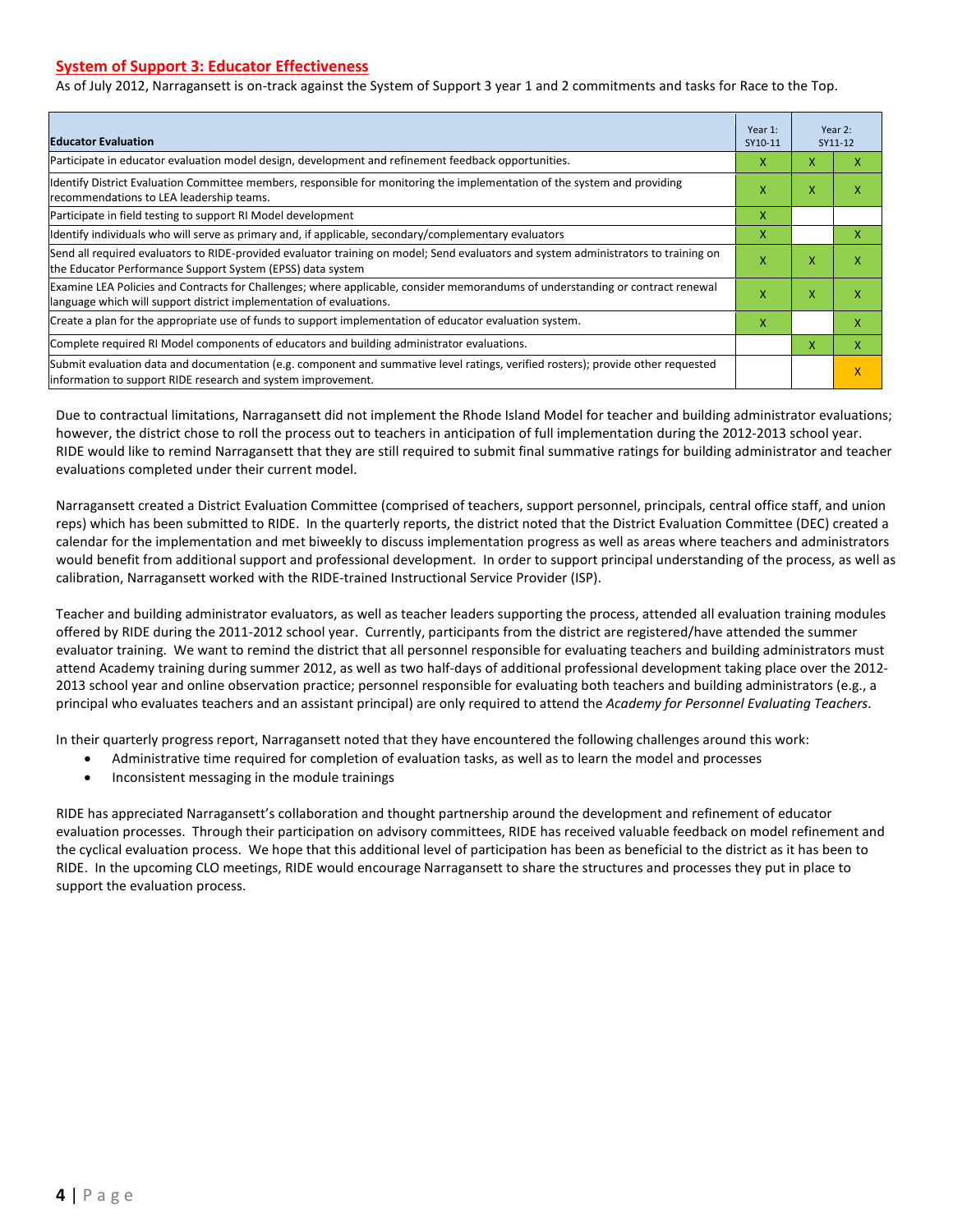#### **System of Support 4: Human Capital Development**

As of July 2012, Narragansett is on-track against the System of Support 4 year 1 and 2 commitments and tasks for Race to the Top.

| <b>Recruitment (SchoolSpring)</b>                                                            | Year 1:<br>SY10-11 | Year 2:<br>SY11-12 |
|----------------------------------------------------------------------------------------------|--------------------|--------------------|
| Provide RIDE with feedback on the desired functionality of a state-wide recruitment platform | X                  |                    |
| Attend orientation sessions with selected vendor and train relevant personnel as needed      |                    |                    |
| Post open positions using the state-wide Recruitment Platform (SchoolSpring)                 |                    |                    |

| <b>Beginning Teacher Induction</b>                                                                                                                                            | Year 1:<br>SY10-11 |  | Year 2:<br>SY11-12 |
|-------------------------------------------------------------------------------------------------------------------------------------------------------------------------------|--------------------|--|--------------------|
| Provide RIDE with feedback around the proposed design of the Induction Coach program                                                                                          | X                  |  |                    |
| If applicable, recommend potential Induction Coaches to RIDE                                                                                                                  | x                  |  |                    |
| Review and revise hiring policies, timelines and processes in order to support appropriate and timely projections for anticipated hires<br>requiring induction coach services |                    |  |                    |
| Provide RIDE with list of beginning teachers who will receive Induction Coach support in a timely manner in order to ensure that all<br>beginning teachers have coaching      |                    |  |                    |
| Participate in RIDE-provided information opportunities in order to learn about induction coach program                                                                        | х                  |  |                    |

In preparation for the 2012-2013 school year, Narragansett continued utilizing the SchoolSpring recruitment platform to recruit for open positions.

During the 2011-2012 school year, Narragansett had 8 beginning teachers which were supported by RIDE induction coaches. At the start of the school year, all principals met with the district's new teacher induction coach; this greatly enhanced communication between the coaches and the building administrators. Narragansett established a subcommittee in which the chairperson is on the RIDE Induction Advisory Board. The chairperson and school principals attended RIDE Induction workshops. Over the course of the year, the subcommittee reviewed The New Teacher Center Induction Program Standards and 'cross-walked' these standards with the district's current mentoring program to identify gaps in support that may exist. At the conclusion of the year in their quarterly progress report, the district expressed interest in training a teacher in the New Teacher Center induction model.

In their quarterly progress report, Narragansett noted that they have encountered the following challenges around this work:

- Sustainability of the Induction Coach program after RTT (i.e. funding, identification of mentors, etc)
- Technical assistance needed in order to design a district Induction Coach program
- Revising district human capital policies to comply with the BEP; revising collective bargaining agreements accordingly
- Support for second and third year teachers

In the upcoming CLO sessions, RIDE looks forward to engaging in a deeper conversation around the revisions that Narragansett and other LEAs have made to their hiring policies, timelines and processes in order to support broader human capital initiatives including recruitment of highly qualified and diverse candidates and providing data-driven induction support to beginning teachers.